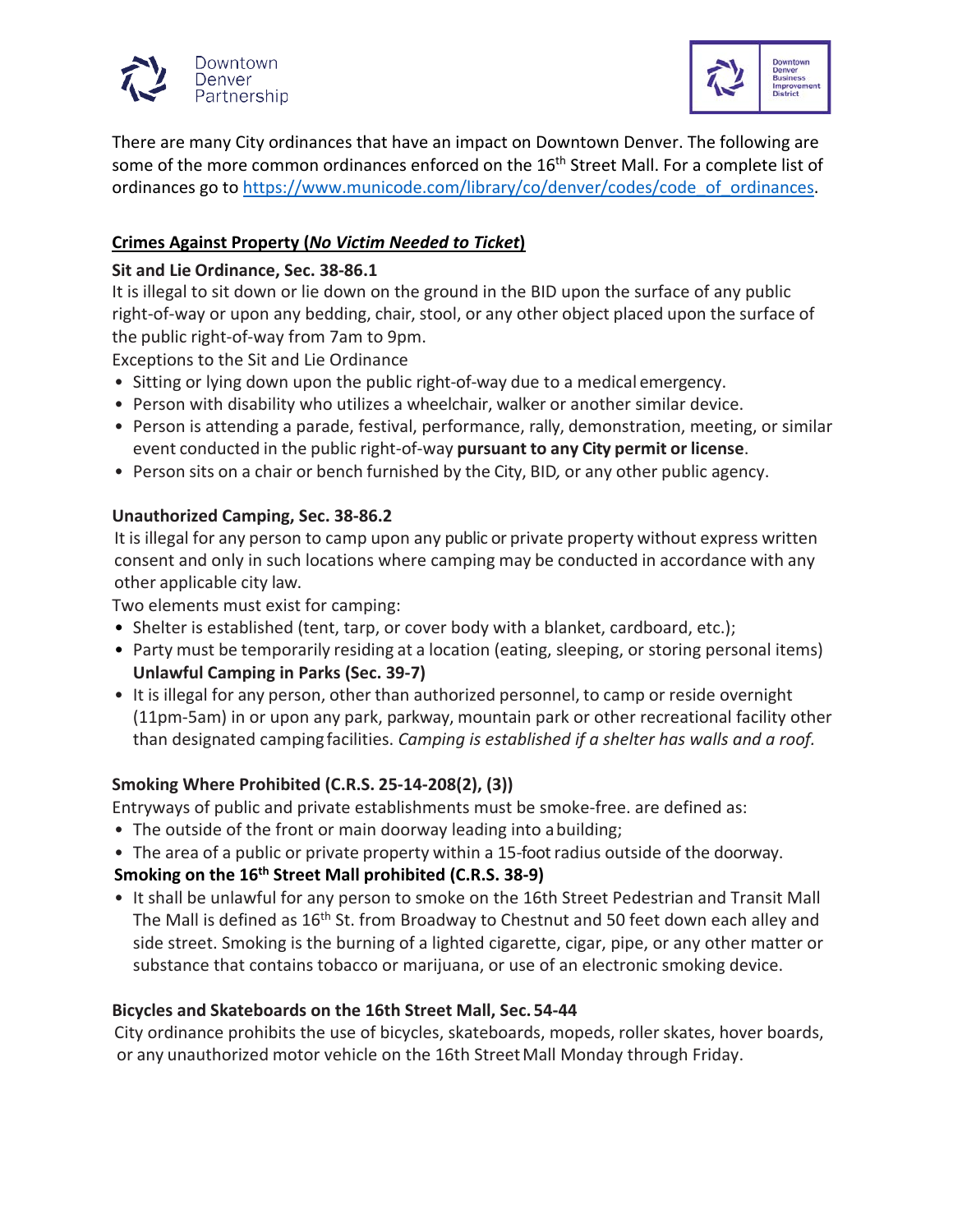



### **Crimes Against People (Police Need a Victim to Ticket) Trespassing, Sec 38-115**

It is unlawful for any person to knowingly enter or remain upon the premises of another when consent to enter or remain is absent, denied, or withdrawn by the owner, occupant, or person having lawful control of the property.

Examples of trespassing:

- A person fails or refuses to leave a premise when requested to leave by the owner, occupant or person having lawful control of the property (employee, manager, etc.)
- Entering a property that is fenced or enclosed in a manner designed to exclude entrance
- Entering private or public property which is not open to the public and is posted with signs prohibiting entrance.

Signage must read, "THIS PROPERTY, INCLUDING THE (ALCOVE/RECESSED DOORWAY/ SOME DESCRIPTION OF THE CLOSED PORTION) IS CLOSED FROM \_\_\_ P.M. TO \_\_\_ A.M. NO TRESPASSING PURSUANT TO D.R.M.C. 38-115." The sign must be at least one foot square in size with lettering that is at least 1 inch high and placed in a well-lit area.

### **Aggressive Panhandling, Sec. 18-9-111**

Panhandling with the intent to harass. Harassment for this law includes:

- Strikes, shoves, kicks or touches a person or subjects them to physical contact; *Example: A panhandler intentionally grabs, or touches someone during solicitation.*
- In a public place, directs obscene language or gestures toward another person; *Example: A panhandler is rebuffed or ignored by a pedestrian, and then proceeds to curse at the person or direct an obscene gesture at them.*
- Follows a person in or about a public place; *Example: A panhandler follows someone down the street and persistently pesters and asks for money. The duration of the following and the extent of the verbal harassment would be crucial factors; following a person for half a block down the Mall asking them for change versus following a pedestrian for over a full block while constantly needling, berating, or otherwise badgering.*

*Example: A panhandler targets a person and follows them every day as they walk by.*

• Repeatedly insults, taunts, challenges, or makes communications in offensively coarse language to another in a manner likely to provoke a violent or disorderly response. *Example: A panhandler is rebuffed or ignored by a person and then responds with repeated insults, taunts, challenges, or coarse language designed to provoke a disorderly response that are directed at the specific pedestrian. There is no need for "obscene" language, but repeated insults, etc., or language that would provoke a disorderly response, such as a threat to a person or their family, a racial epithet, etc.*

### **Disturbance of the Peace, Sec. 38-89**

It is illegal for any person to disturb the peace of others by violent, tumultuous, offensive conduct (unseemly, profane, obscene), or by loud or unusual noises.

- Example: *A street performer playing loudly in a single location for a prolonged duration that affectively disturbs the peace of a resident or worker in an office.*
- Police must observe behavior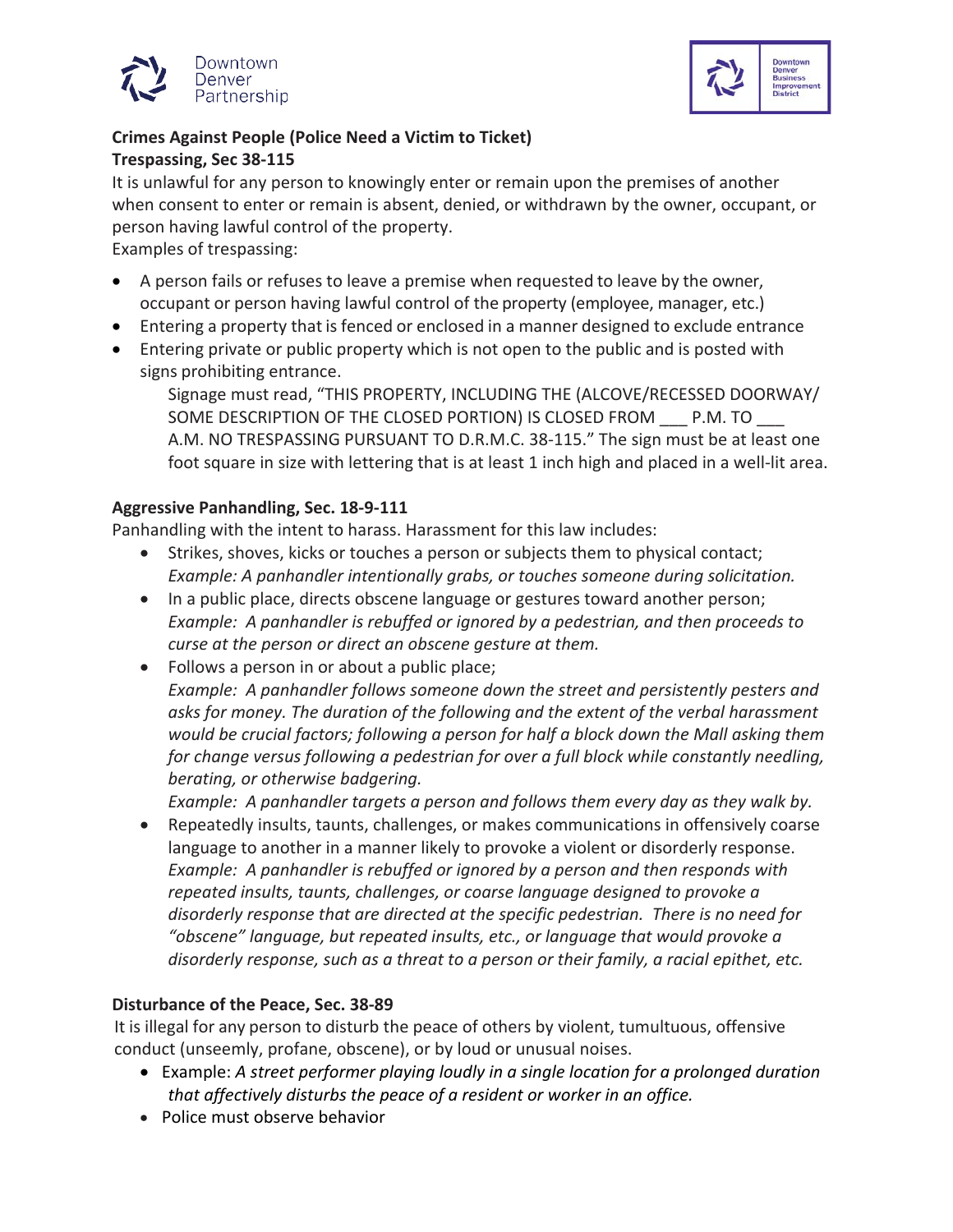## For Life Safety Emergencies:

- Medical Emergency
- **Fire**
- Violent Crime in Progress
- Mentally Unstable or Threatening Situation
- Trespass or Theft in Progress
- Aggressive Panhandling
- Vehicle Accident
- Suspicious Activity (See Something, Say Something)
	- o Surveillance
	- o Elicitation
	- o Test of Security
	- o Impersonation
	- o Supplies
	- o Funding
	- o Rehearsal
	- o Deployment

# Call Non-Emergency

### For Quality of Life Issues:

- Illegal Parking
- Public Drug Use / Intoxication
- Public Urination
- Sit and Lie
- Unauthorized Camping
- Noise Complaint

### Caller Responsibilities:

- **Remain Calm**
- **Stay Safe**
- Clearly Articulate the Law Violation or Life Safety Issue
- Answer Operator Questions
	- o Observed Activity
	- o Subject Description
	- o Location
- Answer YES when asked if you want follow-up
	- o Be Willing to Sign a **Complaint**
	- **Request Incident Number** 
		- o Ensure Disposition is Accurate

- Protect Life
- Make the Scene Safe
- Assess the Situation
- Follow Department Policy for Incident
	- o Issue Warning
	- o Issue Citation
	- o Arrest

### Caller Responsibilities:

- Identify if Repeat Offender
- Identify Requested Action
	- o Be Willing to Sign a **Complaint**
- Answer Operator Questions
- Answer YES for follow-up
- Request Incident Number

Non-Emergency Calls are lower priority; therefore, the response time may be delayed depending on the number of higher priority calls being addressed at the time.

Denver PocketGov App

- 
- 
- 
- Lighting Vandalism
- Graffiti Trash Services
- Pot Holes Snow Removal
	-

**RUD**<br>TRANSIT - To Report Issues on Light rail, Buses, and RTD property

Call Crime Stoppers Anonymous Tip 720-913-7867

# Downtown Denver<br>Partnership

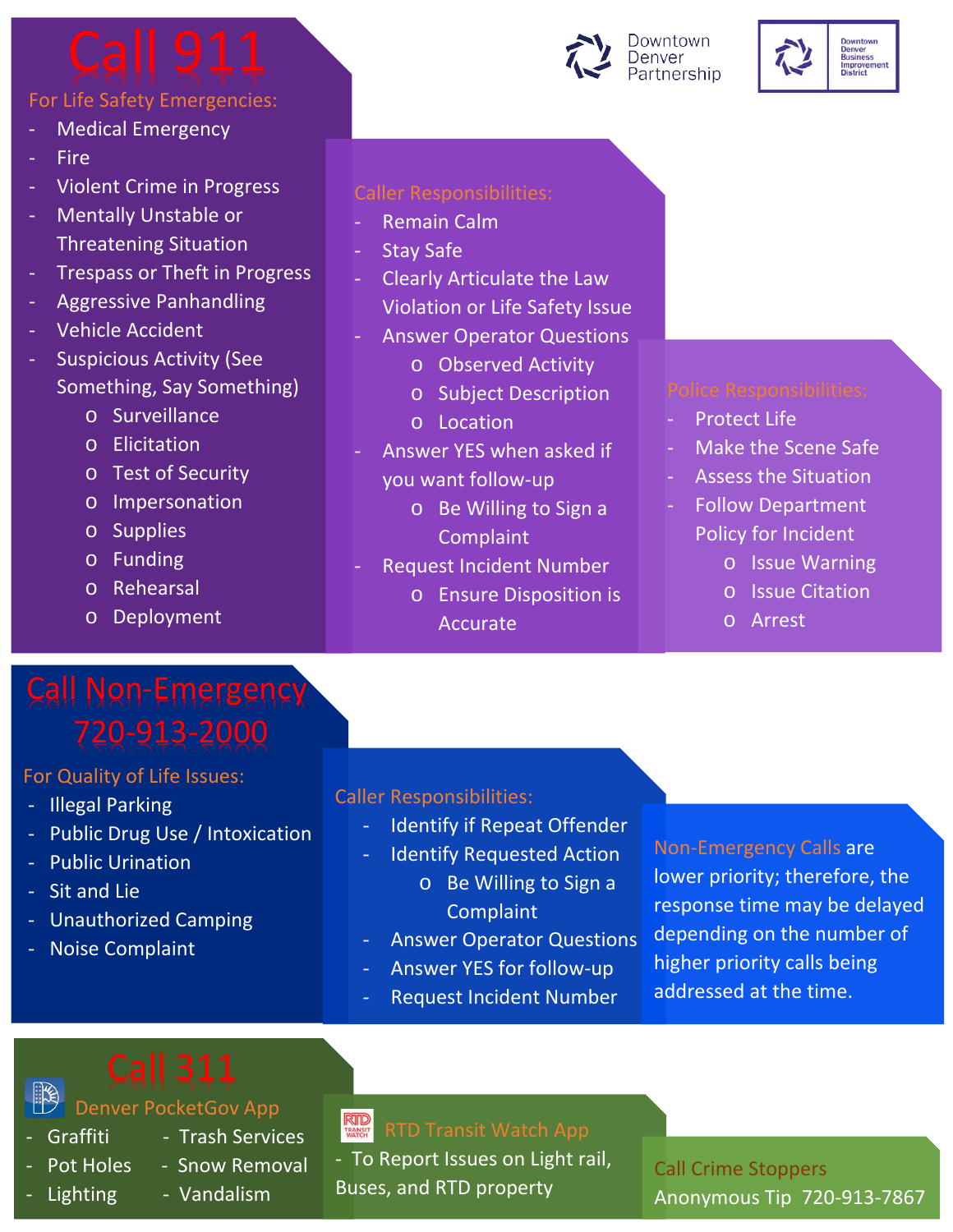



### **Downtown Security Action Plan Business and Property Owner Responsibilities and Expectations**

As Downtown Business and Property Owners, we all have a responsibility to maintain our spaces and help to ensure that we our holding ourselves, and fellow Downtown citizens, to the highest level of ownership for our space and behaviors. To help create an environment where all people feel safe, welcome and secure, and help discourage and prevent crime, we ask that all business and property owners adhere to the following responsibilities and expectations:

### o **Building Management:**

- Remove graffiti immediately. The City has a program called Denver Partners Against Graffiti, [https://www.denvergov.org/content/denvergov/en/graffiti-prevention-and-removal.html,](https://www.denvergov.org/content/denvergov/en/graffiti-prevention-and-removal.html) that provides graffiti removal assistance to properties within the city limits.
- Ensure all exterior lights are working; replace broken lights within 2 business days
- **E** Ensure ground floor business windows are lit at night
- Ensure ground floor window displays are transparent to the inside of the store
- Ensure building façade is maintained sidewalks are clear of debris (trash, leaves, snow), spills are cleaned up, graffiti are removed, nuisance or criminal activity is reported, etc.
- Maintain good maintenance practices Broken Windows Theory; ensure the building is up kept and areas around your business are clean

### o **Alley Maintenance:**

- Clean alley trash and debris
- Secure dumpsters with locks. Spoil food before disposal if dumpsters aren't locked
- **Post signs stating Private Property, No Trespassing, No Parking, etc.**
- Work with local authorities to analyze issues and determine methods to secure alcoves
- **Ensure alleyways and alcoves are well lit**
- **Install security cameras**

### o **Proactive Space Management:**

- Communicate with your neighbors address ideas/issues with fellow business owners
- Establish rules within individual spaces that discourage illicit and unwanted behavior (ex: limit how long people can stay; prohibit harassing and threatening behavior, sleeping/lying down, soliciting, panhandling, petitioning, or canvassing of any type or kind, etc.)
- Encourage neighbors to implement rules and regulations as well
- Officially report all crimes to the police 911 or non-emergency (720-913-2000)
- Be willing to sign a citation when calling police prosecute for shoplifting when possible
- Do not give away free items (food, drinks, etc.) Partner with food collection agencies when possible to make a difference [\(Food Donation Connection,](http://www.foodtodonate.com/) [We Don't Waste\)](https://www.wedontwaste.org/)
- **Sign trespass agreements, post trespass signs and call police to report trespass violations**
- **IF Install speakers and play music after hours to discourage loitering**
- Lock down wi-fi access after hours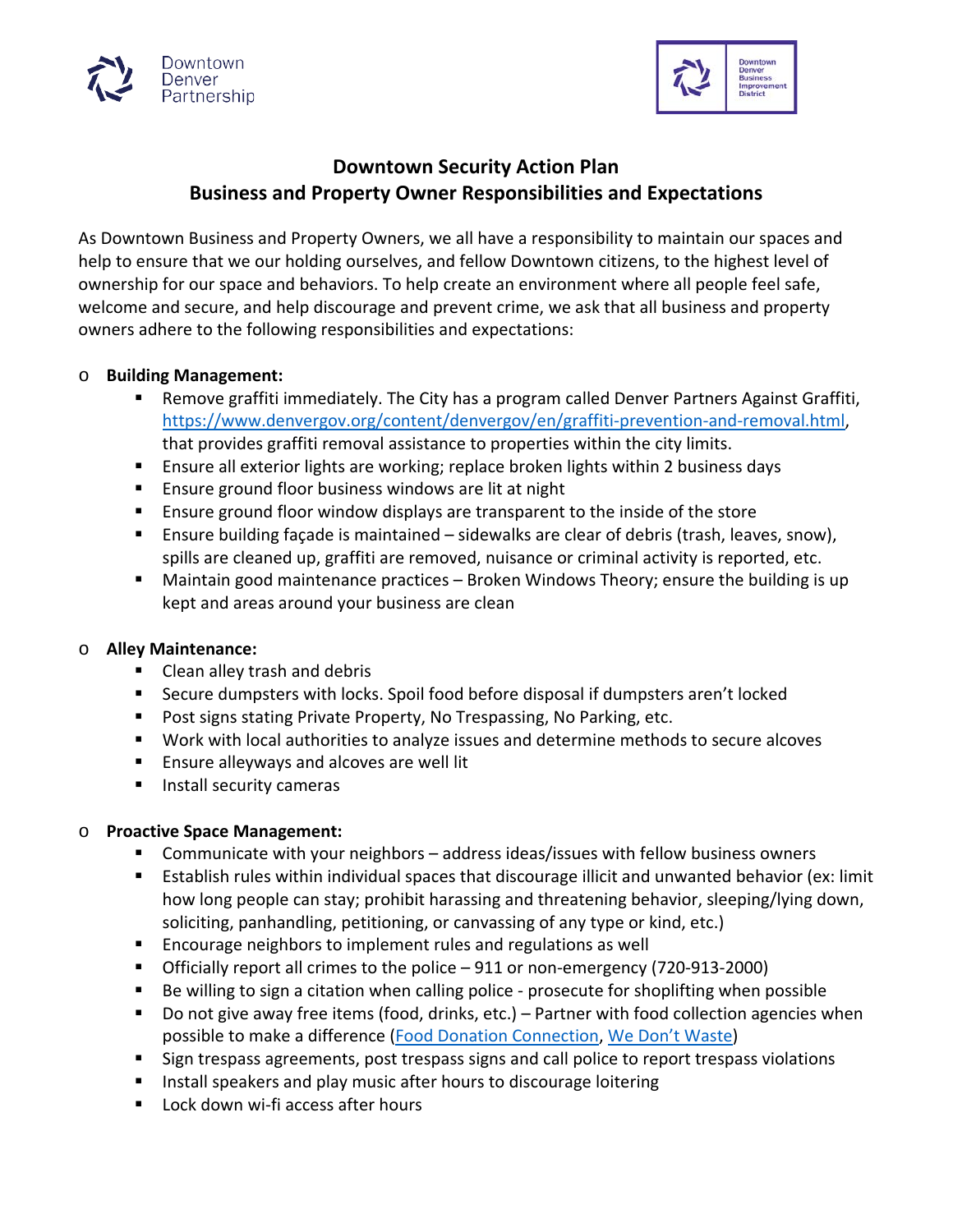### Crime Prevention Through Environmental Design (CPTED)

### **Business Security Assessment**

Boxes marked "No" indicate areas to improve your business' security. For additional assistance, visit [https://www.denvergov.org/content/denvergov/en/police-department/safety-prevention/business-crime-prevention.html.](https://www.denvergov.org/content/denvergov/en/police-department/safety-prevention/business-crime-prevention.html)

| Doors/Locks:                                                                              | Yes | N <sub>0</sub> |
|-------------------------------------------------------------------------------------------|-----|----------------|
| Do all exterior doors have good quality locks?                                            |     |                |
| Do exterior doors and windows have alarm devices?                                         |     |                |
| Do you change locks every time a disgruntled employee is dismissed or quits?              |     |                |
| If you have an overhead garage door equipped with an automatic opener, does it use a      |     |                |
| "rolling code" to foil "code grabbers?"                                                   |     |                |
| If your overhead door is not equipped with an automatic opener, does it have good quality |     |                |
| padlocks installed on both sides of the door?                                             |     |                |
| Does your overhead garage door close within 10 seconds after a car clears the gate to     |     |                |
| discourage people from entering after a car?                                              |     |                |
| Does the door leading from your garage have good quality deadbolts installed?             |     |                |
| Do you use these deadbolts on a regular basis?                                            |     |                |
| If you have a sliding glass door, does the door(s) have at least one of the following?    |     |                |
| Track lock, insertion pin lock, hinged door bar, metal or wooden dowel in track.          |     |                |
| Does the business make use of alternate access control devices such as magnetic locks?    |     |                |
| Are interior doors locked when not in use?                                                |     |                |
| Do employees routinely check doors to make sure they are not propped open, latches        |     |                |
| taped, or in any other way have the lock defeated?                                        |     |                |
| <b>Windows:</b>                                                                           |     |                |
| Do you check to make sure all windows are locked before you leave your business?          |     |                |
| Do you have good quality locks on all exterior windows?                                   |     |                |
| Are all exterior windows in plain sight and not hidden by shrubbery or trees that provide |     |                |
| easy cover for a burglar to hide while forcing open the window?                           |     |                |
| If you have an alarm system installed, do all exterior windows have contacts?             |     |                |
| Are the windows consistently clean and clear of excessive signage?                        |     |                |
| Is there an unobstructed view of the cash area from the street or the parking lot?        |     |                |
| <b>Smoke/Burglar Alarms:</b>                                                              |     |                |
| Do you have at least one smoke alarm on every floor?                                      |     |                |
| Do you replace the batteries in each of your smoke alarms on a regular basis?             |     |                |
| Do you test each of your smoke alarms on a regular basis?                                 |     |                |
| Do you have a quality burglar alarm system with a reputable company?                      |     |                |
| If you answered yes to the last question, has your alarm company been instructed to       |     |                |
| call the police before they call your designated contact person?                          |     |                |
| Do you test your alarm system on a regular basis (monthly, quarterly, yearly)?            |     |                |
| Is there video surveillance equipment in use throughout the premises?                     |     |                |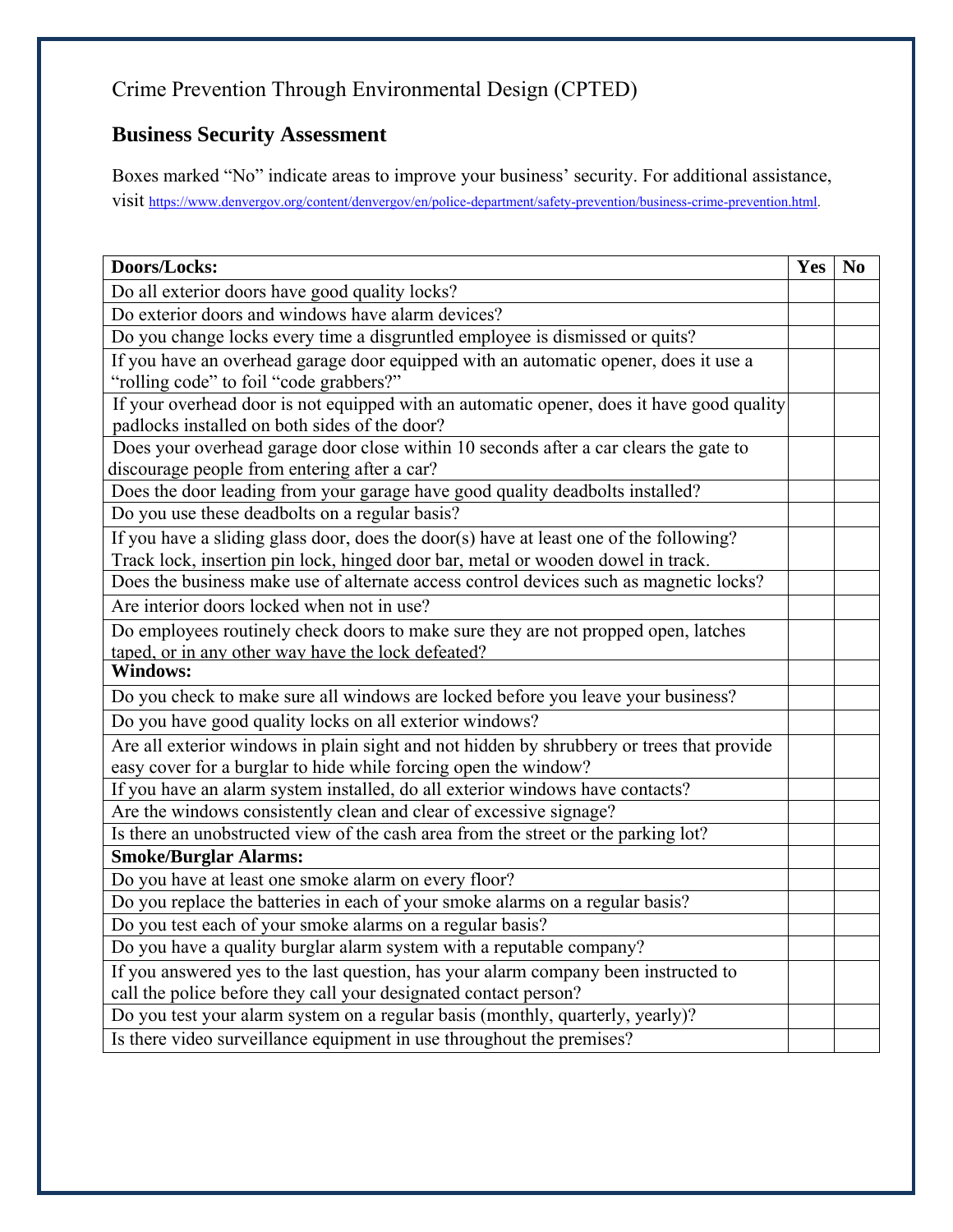| Lighting:                                                                                                                                             | <b>Yes</b> | N <sub>0</sub> |
|-------------------------------------------------------------------------------------------------------------------------------------------------------|------------|----------------|
| Do you keep enough interior lights on after hours to discourage burglars?                                                                             |            |                |
| Do you have exterior floodlights or similar lighting illuminating all sides of your building,                                                         |            |                |
| to include alleys and alcoves, at night?                                                                                                              |            |                |
| Does your parking lot have adequate lighting?                                                                                                         |            |                |
| Is there adequate lighting near all entrance and exit doors/areas?                                                                                    |            |                |
| Landscaping/Exterior/Fences/Gates:                                                                                                                    |            |                |
| Do you keep all gates on fences locked with a quality outdoor lock?                                                                                   |            |                |
| Do you keep all outside business equipment secure in a fenced-in area?                                                                                |            |                |
| Have you trimmed all bushes and shrubs to provide visibility to all windows and to                                                                    |            |                |
| prevent people from hiding near doors and windows?                                                                                                    |            |                |
| Have tree branches been trimmed to prevent easy access to second floor windows?                                                                       |            |                |
| If there is a side building ladder? If so, can it be locked?                                                                                          |            |                |
| If there is a fire escape, is access prevented by those on the street?                                                                                |            |                |
| Do you lock dumpsters to deter rummaging?                                                                                                             |            |                |
| Do employees 'spoil' food placed in dumpsters to deter rummaging?                                                                                     |            |                |
| Is the area around dumpsters maintained (clean, free of trash or other debris)?                                                                       |            |                |
| If you encounter bio-waste or needles, are your employees properly trained and equipped                                                               |            |                |
| to dispose of it? If not, do employees contact the BID for service; 720-237-3931                                                                      |            |                |
| Do you play music outside your business to discourage loitering and camping?                                                                          |            |                |
| Are areas around critical infrastructure (HVAC, Water, Gas, Electrical, etc.) secured by                                                              |            |                |
| fencing or gates?                                                                                                                                     |            |                |
| Do you use outdoor speakers for ambient noise to discourage loitering and camping?                                                                    |            |                |
| Do you lock down wi-fi access after business hours?                                                                                                   |            |                |
| Do you de-energize outdoor outlets after business hours?                                                                                              |            |                |
| <b>Employee Safety:</b>                                                                                                                               |            |                |
| Do employees regularly check outside the business for illegal activity (trespass, sit $\&$ lie,                                                       |            |                |
| unauthorized camping, drug activity, prostitution, etc.)?                                                                                             |            |                |
| Do employees know when to call 911? Police Non-Emergency? 311?                                                                                        |            |                |
| Do employees enforce no loitering or time limits for sitting in businesses or patio cafés?                                                            |            |                |
| Does the employer regularly meet with staff to discuss risk assessments or concerns?                                                                  |            |                |
| Do you employ private security?                                                                                                                       |            |                |
| Does private security know when to call 911? Police Non-Emergency? 311?                                                                               |            |                |
| Do you have 'No Trespassing' and/or 'No Parking' signs posted on/around your business?                                                                |            |                |
| Has your business filed a 'No Trespass' agreement with the Denver Police Department?                                                                  |            |                |
| Are employees discouraged from providing free food, drinks, or money to panhandlers?                                                                  |            |                |
| Do employees provide information to shelters and services to those who may be in need?                                                                |            |                |
| Does your business promote the City of Denver, Give a Better Way campaign (table tents,<br>coasters, donor guides, employee engagement with patrons)? |            |                |
| Is the business open 24 hours a day? If so, can it be closed and locked up if necessary                                                               |            |                |
| (violent protest, active threat in the area, etc.)?                                                                                                   |            |                |
|                                                                                                                                                       |            |                |
| Is there a secure area for employees to lock their personal belongings?                                                                               |            |                |
| Are low cash quantities maintained with use of a drop safe or similar system?                                                                         |            |                |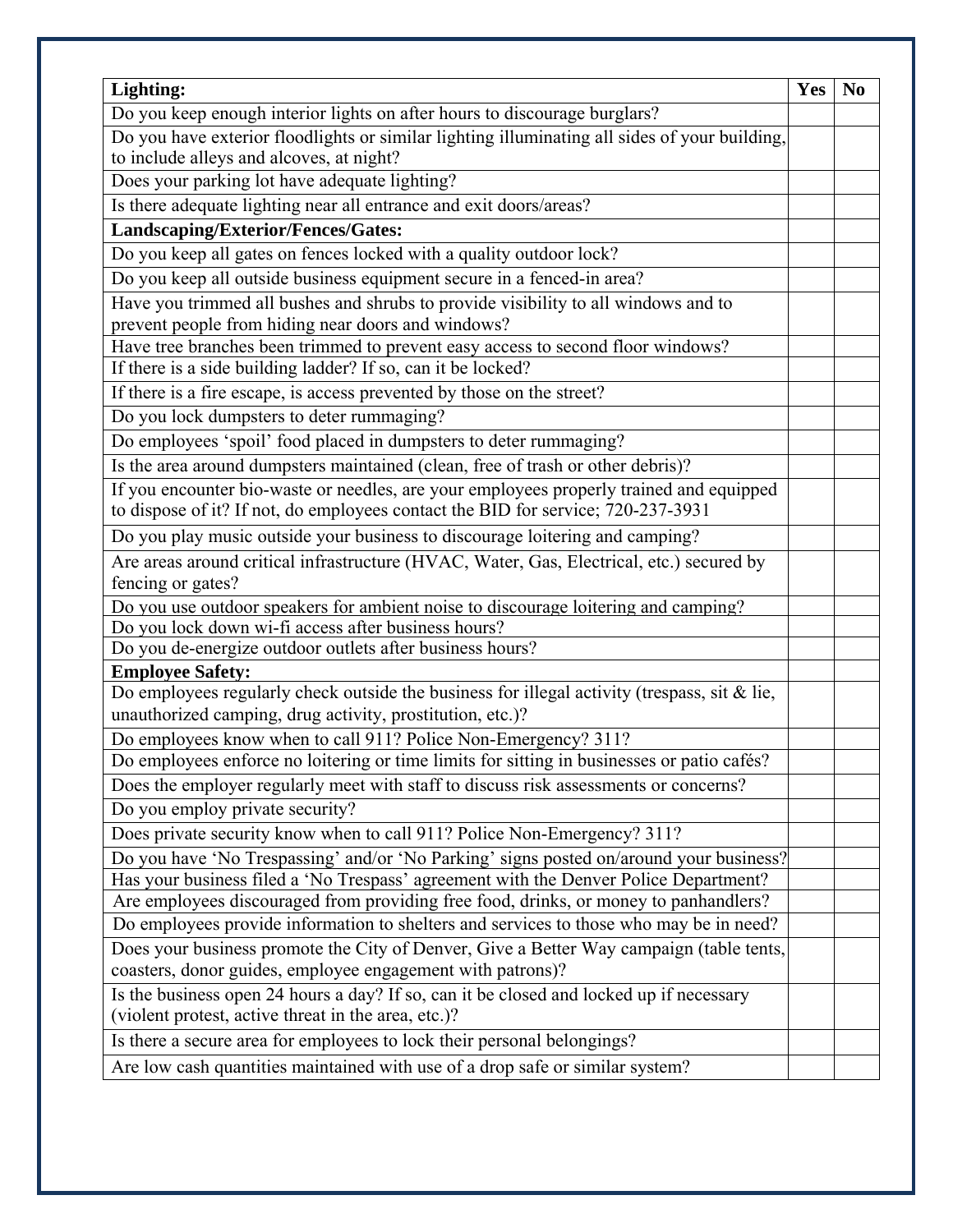

# **CITY AND COUNTY OF DENVER**

**DEPARTMENT OFSAFETY**

Michael B. Hancock Mayor

**DENVER POLICE DEPARTMENT ADMINISTRATION BUILDING 1331 CHEROKEE STREET DENVER, COLORADO 80204-2787 PHONE: (720) 913-2000**

November 12, 2015

To Whom It May Concern:

Enclosed is the revised Authorization Form for Enforcing the Denver Ordinance Trespass, D.R.M.C. §38-115, for the 2016 and 2017 calendar years. The forms will now be valid for two (2) calendar years. As indicated on the form, fill in the required information and return it by mail to the address listed. Completed forms may also be returned in person at the District 6 Substation at 1566 Washington St. Denver, CO. 80203. Be sure to mark the completed form Attn: Officer Lombardi, 01011.

In order to more effectively prosecute cases for violations of Denver's Trespassing Ordinance, the Denver Police Department requires officers to follow specific procedures prior to making an arrest or issuing a citation. Prior to making an arrest or issuing a citation, officers must:

- 1. Contact the property owner/agent and receive verbal confirmation that the person is not allowed on the property.
- 2. This confirmation must be conveyed to the violator.
- 3. Officers must document the advisement.
- 4. Future contacts of that violator after the documented advisement may result inarrest.

Because this procedure requires contact of the property owner/agent by the officer, it is imperative that the contact phone numbers provided on the Authorization Form be accurate. Further, it may be necessary for officers to contact property owners/agents at inconvenient hours. We hope to minimize the inconvenience this causes; however, it is necessary in the proper preparation of these cases. Also, to help make the issuance of the Trespass Agreement Form more efficient in the following years please include an email address in the appropriate field.

An exception to the above procedures is allowed for businesses which are closed during certain hours, and which have limited or restricted public access, revised signs may be posted which allow officers to make arrests without first contacting the property owner/agent. For example, a business with a fenced parking lot for customer parking only, that is closed from 5 p.m. until 7 a.m., may post signs indicating that any person present in the parking lot during those hours will be subject to arrest for trespassing. Officers do not need to contact the property owner/agent in order to arrest persons present in the parking lot during the hours that the business is closed. Those signs must conform to the requirements of the ordinance (see bottom of Authorization Form) and they must indicate the hours that the business is closed and that all violators are subject to arrest for trespassing. As described previously, the posting of these signs would allow the police to arrest or charge a violator without first contacting the property owner/agent.

Thank you for your attention to this matter. Should you have any questions, please contact Officer Lombardi at 720-913-2800.

Sincerely,

Vincent Lombardi, 01011 Officer, Denver Police Department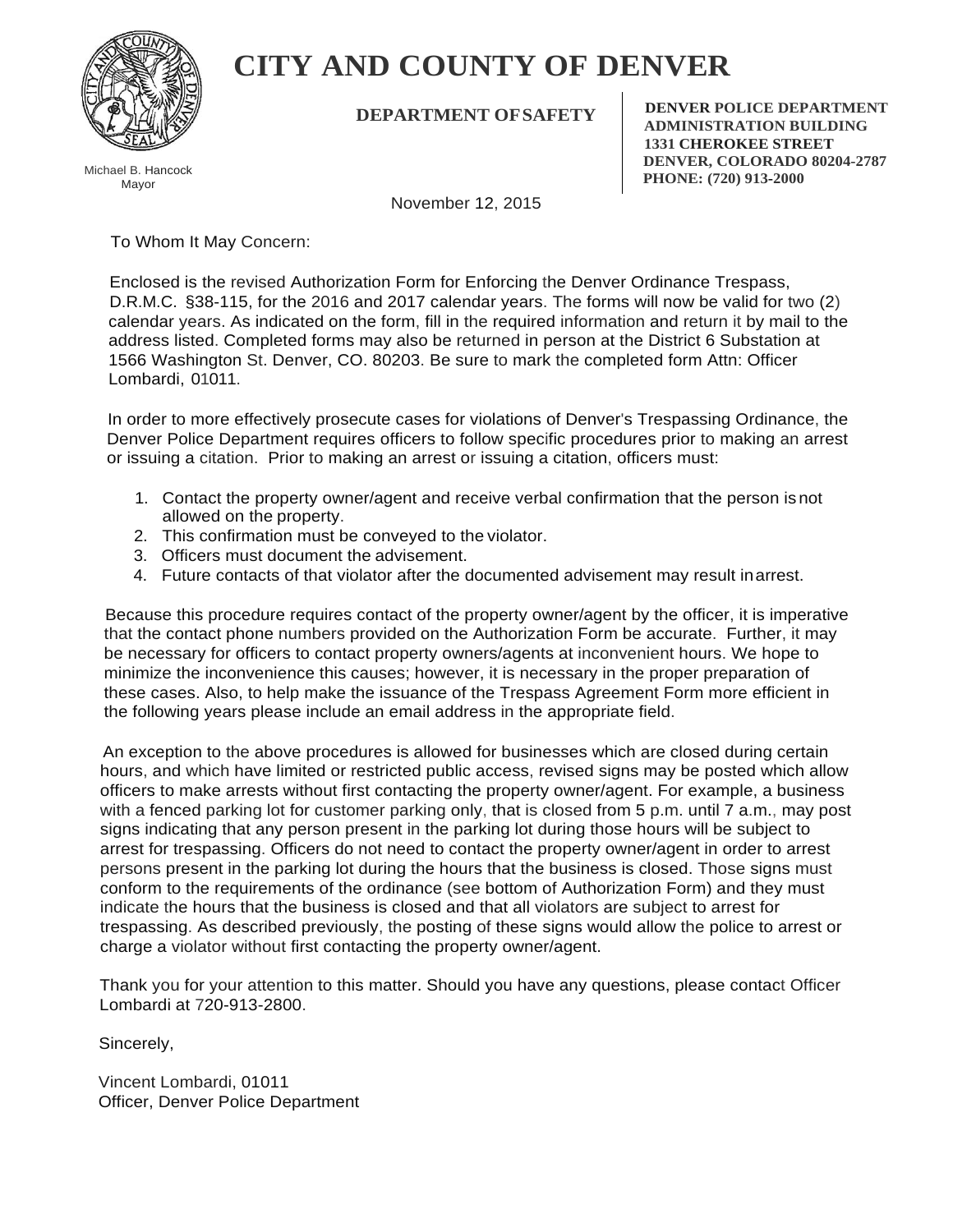### **Valid through the 2016/2017 Calendar Years**

Denver Police Department District 6 ATTN: Officer Vincent Lombardi, 0101 I

### **Authorization Form for Enforcing the Denver Ordinance Trespass: D.R.M.C. §38-115**

|                   | (Complainant's Printed Name)                                                                                        |                 |                                                                                                                                                                                                                                                                                                                                                                                                                                                         |  |  |  |
|-------------------|---------------------------------------------------------------------------------------------------------------------|-----------------|---------------------------------------------------------------------------------------------------------------------------------------------------------------------------------------------------------------------------------------------------------------------------------------------------------------------------------------------------------------------------------------------------------------------------------------------------------|--|--|--|
|                   |                                                                                                                     |                 | Department to enforce the trespass ordinance, D.R.M.C. § 38-115. I have installed "NO TRESPASS" signs on my<br>property. I authorize the Denver Police Department to take action toward any person on my property located in<br>Denver, Colorado who does not have permission to be there. I am also authorizing the Denver Police Department to<br>name me as the signing complainant in my absence. I also agree to appear and testify if subpoenaed. |  |  |  |
|                   |                                                                                                                     |                 |                                                                                                                                                                                                                                                                                                                                                                                                                                                         |  |  |  |
|                   |                                                                                                                     |                 | Title of Complainant (owner/manager/etc.): <a></a>                                                                                                                                                                                                                                                                                                                                                                                                      |  |  |  |
|                   |                                                                                                                     |                 | Name of Property: Name of Property:                                                                                                                                                                                                                                                                                                                                                                                                                     |  |  |  |
| Property Address: | (If more than one address please attach a list of all addresses covered)                                            |                 | $Denver, Co.$ $\frac{1}{\text{Zip Code}}$                                                                                                                                                                                                                                                                                                                                                                                                               |  |  |  |
|                   |                                                                                                                     |                 |                                                                                                                                                                                                                                                                                                                                                                                                                                                         |  |  |  |
|                   |                                                                                                                     |                 |                                                                                                                                                                                                                                                                                                                                                                                                                                                         |  |  |  |
|                   |                                                                                                                     |                 |                                                                                                                                                                                                                                                                                                                                                                                                                                                         |  |  |  |
|                   | UP TO DATE.****                                                                                                     |                 | ****IF OWNERSHIP OR MANAGEMENT CHANGES, OR IF CONTACT INFO CHANGES, PLEASE<br>NOTIFY VIA TELEPHONE AT THE NUMBER BELOW, TO ENSURE SUBPOENA INFORMATION IS                                                                                                                                                                                                                                                                                               |  |  |  |
|                   | (Person who will appear in court)                                                                                   | (Local address) | City, State, Zip Code                                                                                                                                                                                                                                                                                                                                                                                                                                   |  |  |  |
|                   |                                                                                                                     |                 |                                                                                                                                                                                                                                                                                                                                                                                                                                                         |  |  |  |
| Send To:          | Ofc. Vincent Lombardi<br>Denver Police Department<br>District 6 Station<br>1566 Washington, St.<br>Denver, CO 80203 |                 |                                                                                                                                                                                                                                                                                                                                                                                                                                                         |  |  |  |
|                   | Telephone Contact: (720) 913-2800<br>E-Mail Contact: Vincent.Lombardi2@denvergov.org                                |                 |                                                                                                                                                                                                                                                                                                                                                                                                                                                         |  |  |  |

Completed form may also be dropped off at the District 6 Substation at 1566 Washington St. Denver, CO. 80203. Please include an email address for the complainant. Trespass agreements will be conducted through email in the future.

### **Posted Trespass Sign Mandatory**

D.R.M.C. §38-115(c) (l) A "conspicuous sign" shall mean a sign that is at least one square foot in size and sufficiently lighted to be clear and visible and that is posted in a conspicuous location.

(2) "Sufficient notice" that entrance is forbidden shall be established when the lettering on a conspicuous sign is at least one inch in height and contains language that is substantially similar to the following: "Private Property: Keep out." "Violators Subject to Arrest." "Violators Subject to Arrest Between the Hours of and in accordance with D.R.M.C 38-115 - Trespass."